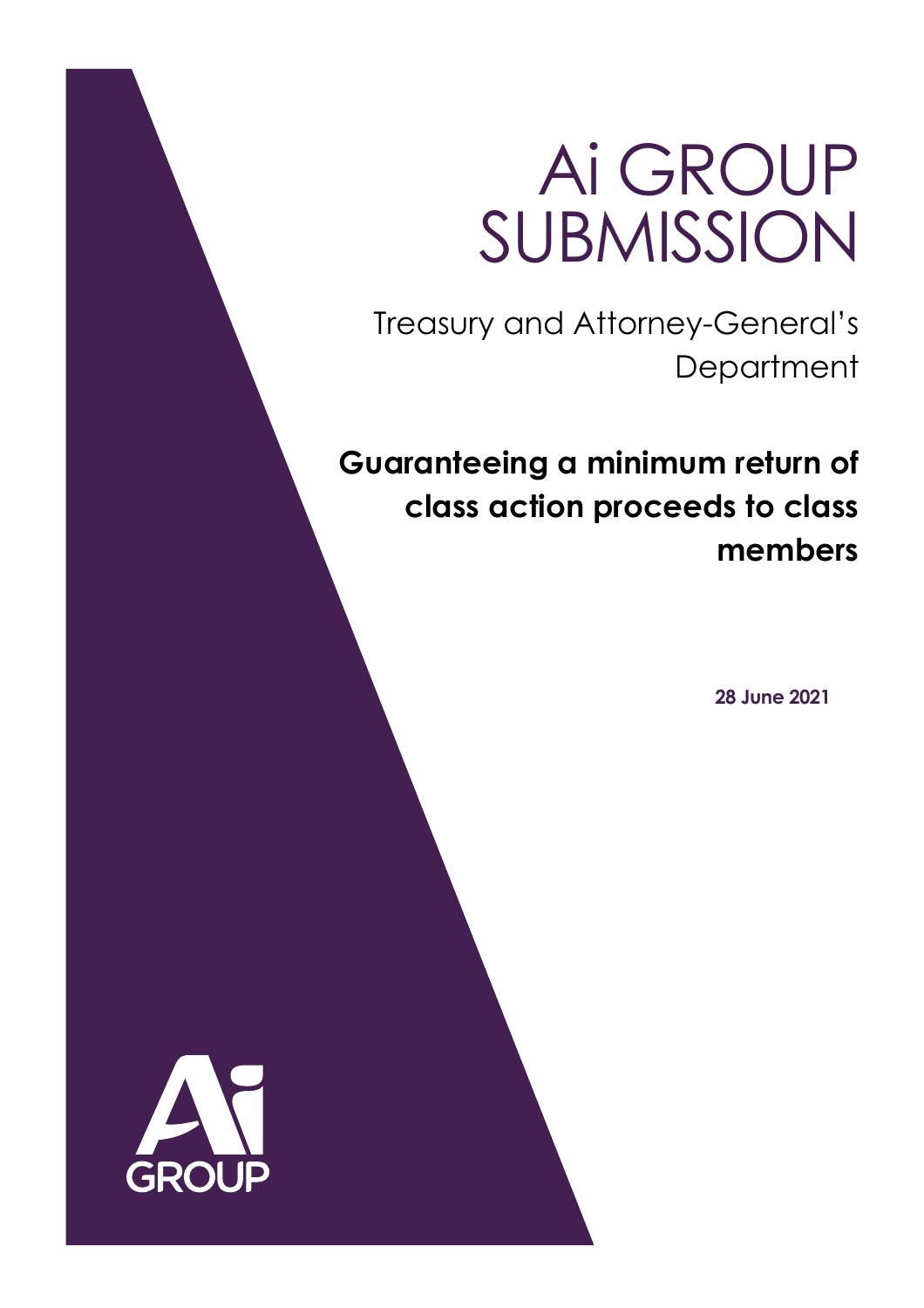## **Introduction**

The Australian Industry Group (**Ai Group**) welcomes the opportunity to make a submission on the issues raised in the Consultation Paper *Guaranteeing a minimum return of class action proceeds to class members*, prepared by the Treasury and the Attorney-General's Department.

Class actions have a genuine role to play in ensuring that where a large number of parties have suffered common harm or damage, they are properly compensated. However, the current poorly regulated system is allowing litigation funders to take a disproportionate share of the amount ultimately awarded by a Court or of the settlement sum.

A recent Australian Law Reform Commission report on class actions proceedings and third-party litigation funders reported that in cases involving litigation funders, the median return to plaintiffs was only 51 per cent of the amount awarded, while in cases not involving litigation funders, the median return to plaintiffs was 85 per cent. $1$ 

There is an urgent need for appropriate legislative and regulatory amendments to ensure that the class action regime is not misused as an avenue for litigation funders to make unreasonable profits at the expense of businesses and class members.

Ai Group made a detailed submission to the Parliamentary Joint Committee's Inquiry into Litigation Funding and the Regulation of the Class Action Industry (**PJC Inquiry**). 2 In that submission, Ai Group urged the Committee to recommend that Parliament introduce a number of reforms aimed at preventing the misuse of the legal system by litigation funders pursuing unfair windfall profits. The reforms that we proposed included imposing reasonable limits on returns to litigation funders. As articulated in our submission, group members are entitled to a fair proportion of any settlement or awarded sum.

Ai Group supports the approach of imposing a reasonable limit on returns to litigation funders, by instituting a statutory minimum return of 70% of the gross proceeds of a class action to class members. However, in some contexts, a 70% return would be excessive, therefore, statutory criteria should be implemented to guide the Court in determining whether the minimum 70% gross return to class members is appropriate in a particular case or whether, for example, an 80% or 90% return to class members is appropriate.

The implementation of a minimum return to class members should be complimented with other reforms to increase protections for class members, including:

• The implementation of an 'opt-in' or closed class action system; and

<sup>1</sup> Australian Law Reform Commission, *Integrity, Fairness and Efficiency—An Inquiry into Class Action Proceedings and Third-Party Litigation Funders* (Final Report), December 2018. Published in Parliament on 24 January 2019.

<sup>2</sup> Australian Government, [Parliamentary](https://www.aph.gov.au/DocumentStore.ashx?id=16480490-4fa1-464b-958e-28ab4b28f964&subId=685703) Joint Committee on Corporations and Financial Services, 'Litigation funding and the regulation of the class action industry' (Ai Group [Submission\)](https://www.aph.gov.au/DocumentStore.ashx?id=16480490-4fa1-464b-958e-28ab4b28f964&subId=685703) 15 June 2020.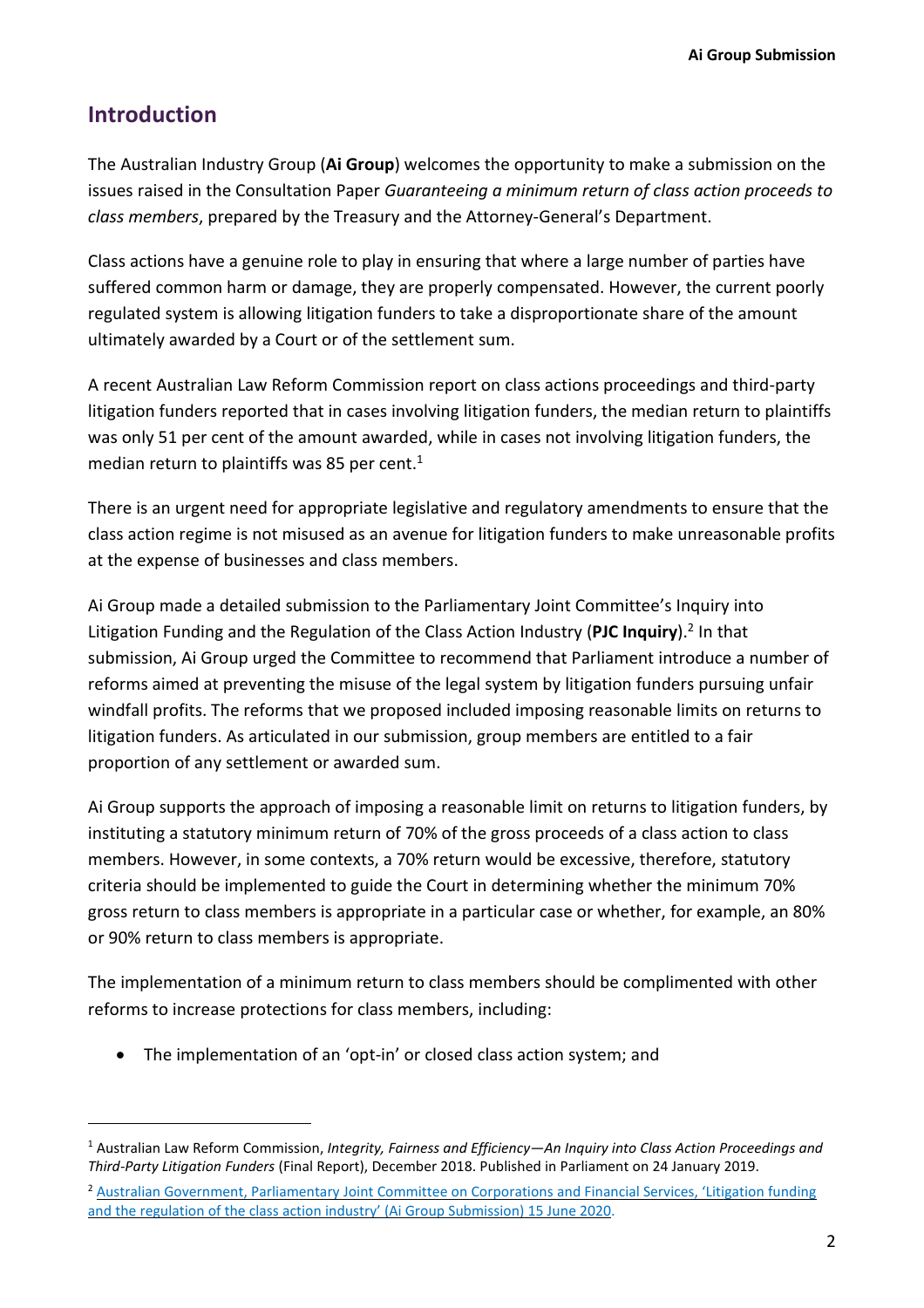• Measures to protect class members against conflicts of interest.

# **Consultation questions pertaining to a guaranteed statutory minimum return of the gross proceeds of a class action (including settlements)**

The present consultation relates to proposals to give effect to the following Recommendation 20 from the PJC Inquiry:

## **Recommendation 20**

**The committee recommends the Australian Government consult on:**

- **the best way to guarantee a statutory minimum return of the gross proceeds of a class action (including settlements);**
- **whether a minimum gross return of 70 per cent to class members, as endorsed by some class action law firms and litigation funders, is the most appropriate floor; and**
- **whether a graduated approach taking into consideration the risk, complexity, length and likely proceeds of the case is appropriate to ensure even higher returns are guaranteed for class members in more straightforward cases.**

The issues which Recommendation 20 seeks to address surround the problem of class members receiving less than their fair share of litigation proceeds in funded proceedings. Those issues were addressed at length in Ai Group's submission to the PJC Inquiry.

Any return to a litigation funder at the finalisation of proceedings, whether that be based on a settlement sum or an amount awarded by a Court, should be proportionate to the cost and risk undertaken, and should avoid the potential for profits which have been described by various judgments as 'stratospheric', 'arguably excessive' and 'not fair and reasonable'.<sup>3</sup>

The establishment of a statutory minimum return would address an important issue recommended by the PJC Inquiry.

A minimum 70% gross return to class members and a maximum 30% return to litigation funders is appropriate.

<sup>3</sup> *Tredrea v KPMG Financial Advisory Services (Australia) Pty Ltd* (No 3) [2019] NSWSC 871, [89], [94]; *Endeavour River Pty Ltd v MG Responsible Entity Limited* [2019] FCA 1719.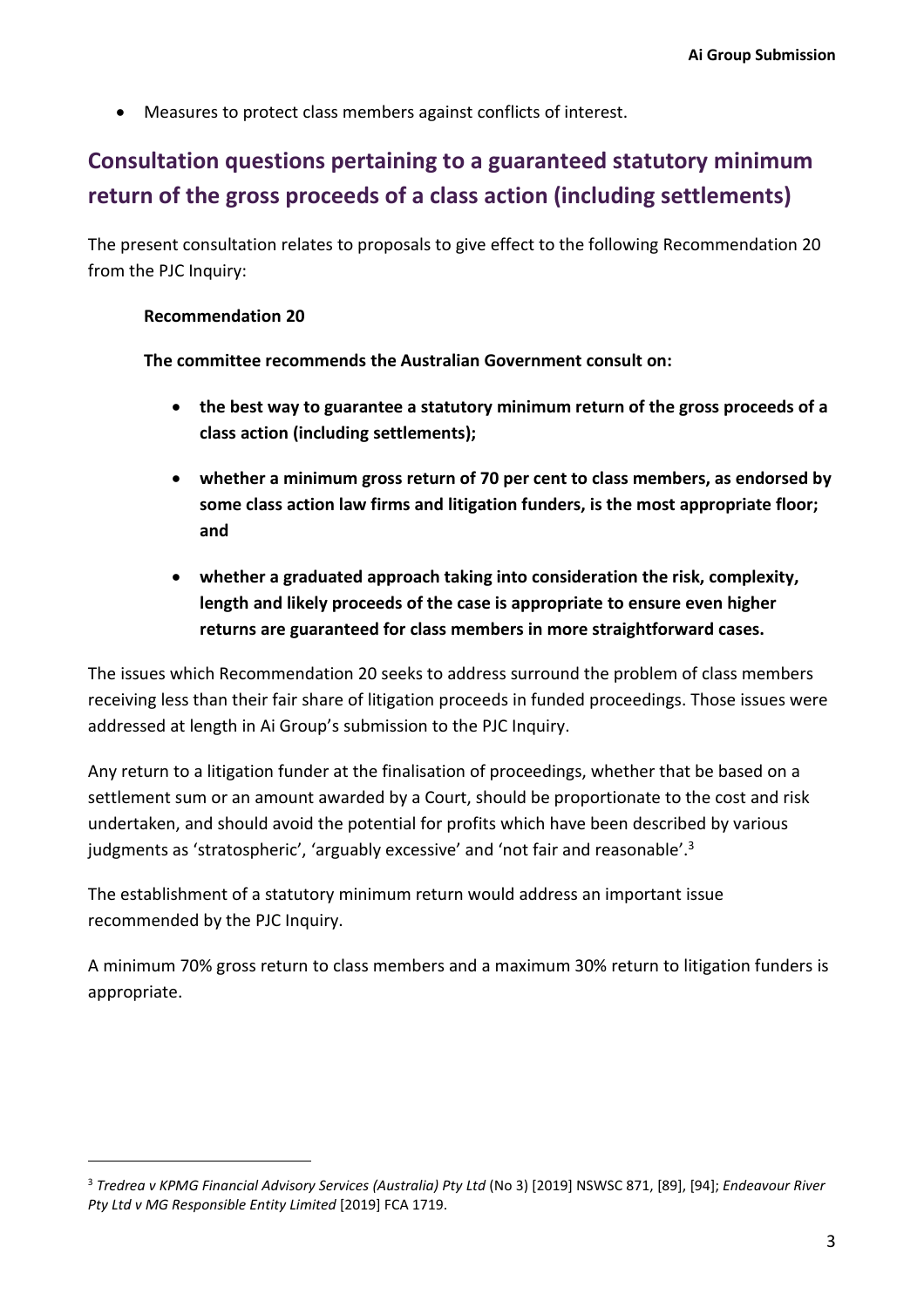## **Mechanism to implement the minimum return to class members**

An appropriate mechanism to implement this minimum return to class members would be to amend the *Corporations Act 2001* (Cth) to make it a condition of holding an Australian Financial Services Licence that a litigation funder not enter into agreements that would result in the funder receiving more than 30% of the amount awarded by a Court, or settled for, including all amounts paid or payable to the funder.

Alternatively, such a condition could be imposed on litigation funders holding an Australian Financial Services Licence through the regulation making power in section 914A(8) of the *Corporations Act 2001* (Cth) which provides:

The licence is subject to such other conditions as are prescribed by regulations made for the purposes of this subsection. However, ASIC cannot vary or revoke those conditions.

Such reforms could be appropriately supplemented by amendments to the *Federal Court of Australia Act 1976* (Cth) which, as outlined in Recommendation 11 of the PJC Inquiry, require the Court to approve a litigation funding agreement in order for it to be enforceable and empower the Federal Court to reject, vary or amend the terms of any litigation funding agreement when the interests of justice require.

The benefits of such reforms would be to ensure that class members and businesses are not burdened by excessive payments to litigation funders, that the costs of litigation in representative proceedings are kept under control, and that perverse incentives to fund proceedings with the promise of excessive returns are reduced.

# **Consultation questions pertaining to a graduated approach to guaranteed class member returns**

The prospect of a 'graduated approach' to the determination of appropriate class member returns arises out of the third dot point in Recommendation 20 of the PJC Inquiry Report which recommended that the Australian Government consult on whether a graduated approach taking into consideration the risk, complexity, length and likely proceeds of the case is appropriate to ensure even higher returns are guaranteed for class members in more straightforward cases.

We propose that this proposal be implemented by prescribing statutory criteria that a Court would need to take into account in deciding whether the minimum 70% gross return to class members is appropriate in a particular case or whether, for example, 80% or 90% is appropriate.

Parker J of the New South Wales Supreme Court highlighted the fact that a 30% return to a litigation funder will sometimes not be a fair outcome for class members in *Tredrea v KPMG Financial Advisory Services (Australia) Pty Ltd* (No 3):<sup>4</sup> (emphasis added)

<sup>4</sup> Tredrea v KPMG Financial Advisory Services (Australia) Pty Ltd (No 3) [2019] NSWSC 871, [88] – [90].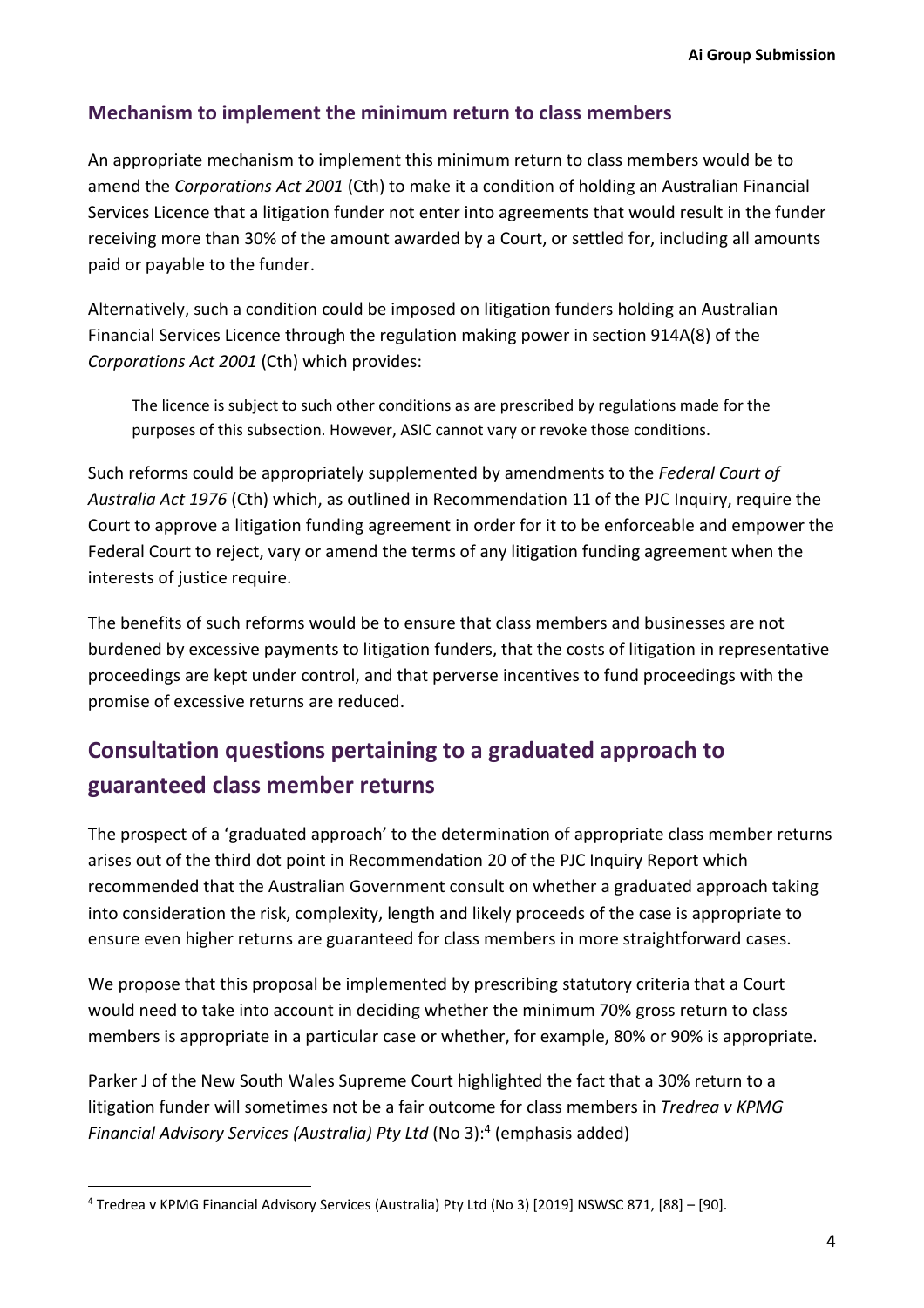In these circumstances, I have been troubled by the fact that LCM seeks a commission calculated on the gross value of the settlement, not the net value after deduction of expenses. Now that the claim has succeeded, virtually all of the costs will be passed back to the Settlement Group Members. LCM seems to be trying to have things both ways.

If LCM's application succeeds the only costs it will ultimately bear will be its management costs and the time value of money laid out in funding the litigation. Expressed as a percentage of these actual costs, LCM's return would be stratospheric, in the tens of thousands of per cent.

I imagine that when LCM did its sums when deciding to fund the claim, it calculated its return by reference to its likely net, rather than gross, return. The Settlement Group Members' interest in the outcome is properly measured in the same way. The costs incurred are relatively small compared with the settlement but they still run into millions of dollars and a funder's commission of 30% of the gross would still represent an appreciably higher percentage of the Group Members' net recovery. On the face of it, a commission based on gross recovery is arguably quite one-sided…

The problems caused by the current absence of statutory criteria to guide the Court in determining what return to the litigation funder is reasonable in a particular case were commented upon by Lee J in *Liverpool City Council v McGraw-Hill Financial, Inc (now known as S&P Global Inc)* [2018] FCA 1289:<sup>5</sup> (Emphasis added)

…if I was to interfere with the funding agreements and the amount paid to the funder, in the absence of identified statutory criteria, I would be left adrift searching for a lodestar. Although this may not be an insuperable difficulty and the Court is often required to make broad evaluative assessments (and is required to do so on the ultimate question arising on these applications), it is not a straightforward task. What I regard as a "fair" return may be quite different from somebody else sitting in my position, and without some statutory guideposts and detailed economic evidence, it presents real challenges.

Appropriate guidance to the Court would fill a regulatory gap.

Various factors have been considered by the Federal Court as relevant to the question of the adequacy of a settlement sum. In *Williams v FAI Home Security Pty Ltd* (No 4) [2000] FCA 1925, Goldberg J considered a 'nine-factor test' to be helpful in guiding a proposed settlement. The factors considered relevant were:

(1) the complexity and duration of the litigation; (2) the reaction of the class to the settlement; (3) the stage of the proceedings; (4) the risks of establishing liability; (5) the risks of establishing damages; (6) the risks of maintaining a class action; (7) the ability of the defendants to withstand a greater judgment; (8) the range of reasonableness of the settlement in light of the best recovery; and (9) the range of reasonableness of the settlement in light of all the attendant risks of litigation.

The nine-factor test has now been reflected in *Class Actions Practice Note [\(GPN-CA\)](https://www.fedcourt.gov.au/law-and-practice/practice-documents/practice-notes/gpn-ca)* at paragraph 15.5.

<sup>5</sup> *Liverpool City Council v McGraw-Hill Financial, Inc (now known as S&P Global Inc)* [2018] FCA 1289, [57].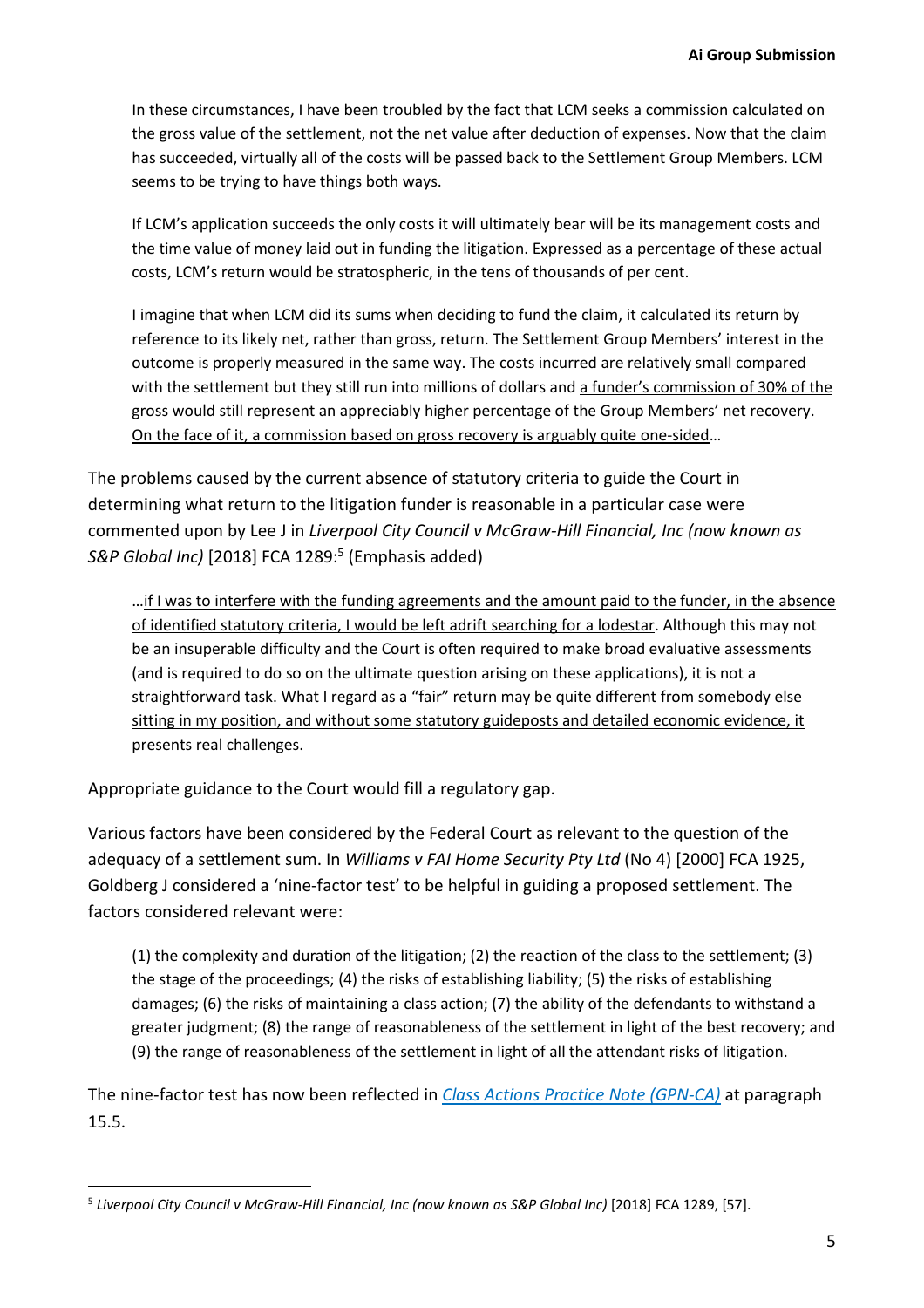A modified version of some of the above factors would be appropriate for statutory criteria to guide the Court in determining whether the minimum 70% gross return to class members is appropriate in a particular case (or whether, for example, 80% or 90% is appropriate). Relevant factors would include:

- The complexity of the litigation;
- The duration of the litigation;
- The risks to which the litigation funder was exposed;
- The risks to which class members were exposed;
- The size of the amount awarded by the Court or of the settlement; and
- The financial and other resources that the litigation funder has devoted to the litigation.

## **Complimentary reforms of benefit to class members**

The implementation of a minimum return to class members should be complimented with other reforms to increase protections for class members.

## **An 'opt-in' class action system**

The implementation of an 'opt-in' or closed class action system is an important reform to ensure that class members are not committed to financial obligations they have not seen or considered. The process of 'book-building' whereby the plaintiff law firm actively identifies, contacts and signsup class members avoids class members' rights with respect to an action being determined without their involvement.

Open class actions are principally of benefit to plaintiff law firms and litigation funders. They have the effect of dramatically increasing the size of a class without those entities going to the time and expense of contacting prospective members and gauging their interest in the claim. This comes at the expense of class members who may not wish to be party to an action or intend to pursue other legal avenues with respect to a claim. The benefits to litigation funders also come at the expense of defendant businesses, in terms of their insurance costs,<sup>6</sup> ability to obtain finance, and share prices, with consequent risks for business viability as, in the absence of a closed class, plaintiff law firms will typically exaggerate the quantum of their claim.

<sup>6</sup> According to a submission made by Marsh to the PJC Inquiry on 11 June 2020, insurance costs for businesses, driven by the large increase in the number of class actions in Australia, have risen by up to 600 per cent.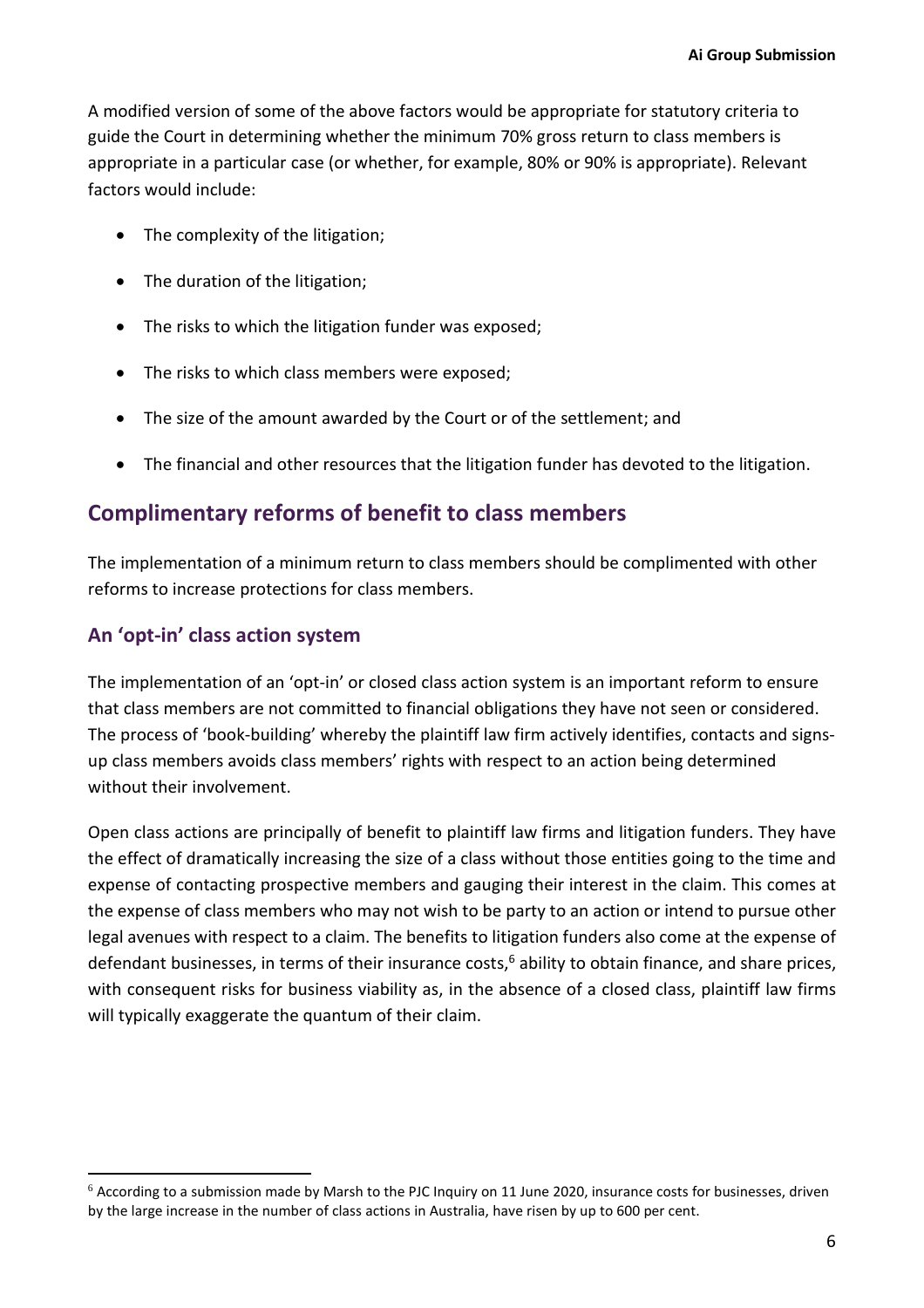An 'opt-in' or closed class action regime requires plaintiff law firms to take the time and effort to discuss the claim with relevant class members. Such an approach assists in protecting the rights of class members by ensuring they are not merely passive participants in proceedings and are able to have a greater say in whether an action is brought, the type of action pursued and, in the event of a settled outcome, the quantum and nature of the settlement.

## **Protection for class members against conflicts of interest**

The regulatory response to the concerns addressed by Recommendation 20 of the PJC Inquiry Report should be complimented by appropriate reforms targeted at dealing with conflicts of interest which can arise in representative proceedings. The financial interest held by litigation funders in proceedings can generate a perverse incentive to maximise a financial return at the expense of the financial interests of class members and the pursuit of justice. In our submission to the initial PJC Inquiry, Ai Group proposed a list of reforms which are aimed at addressing such conflicts.

Class members' interests may still be infringed upon when litigation funders make strategic decisions during the course of the litigation. Funders have a significant self-interest in securing payment. Contractual obligations may directly or indirectly give a significant degree of control over an action to the litigation funder. For example, a litigation funder will commonly have an interest in increasing the size of the class, defining it broadly to encompass as large a number of members as possible. This has the potential to result in various sub-groups with widely divergent interests in litigation failing to be represented in a manner which serves their specific circumstances. Litigation funders may also have an interest in pursuing a significant settlement sum at the expense of seeking a resolution by way of a court order.

The potential for conflicts to arise between class members and litigation funders has been recognised by the Courts. For example, in *CJMcG Pty Ltd as Trustee for the CJMcG Superannuation Fund v Boral Limited* (No 2) [2021] FCA 350, Lee J outlined broad concerns relating to such conflicts as follows:<sup>7</sup>

Indeed, given the nature of the model by which funded securities class actions have developed, there are a range of actual and potential conflicts that may arise. Although there may be conflicts that arise for solicitors, it would be naïve to think that these conflicts are not also present when it comes to funders. As I said in *GetSwift First Instance* (at 116–7 [32]–[33]):

To this list I would add a further and potentially worrisome reason for cases not proceeding to judgment following an initial trial. By reason of the very nature of the commercial model I have described, a desire exists on behalf of the funders to not only obtain a return, but to obtain that return with celerity. To those acting for applicants, there is a need to be alive to the possibility arising of a conflict between the commercial imperatives and demands of the funder, and the interests of the applicants and group members in maximising the recovery of their claims. To suggest simplistically that there is always an alignment

<sup>7</sup> *CJMcG Pty Ltd as Trustee for the CJMcG Superannuation Fund v Boral Limited (No 2)* [2021] FCA 350, [72].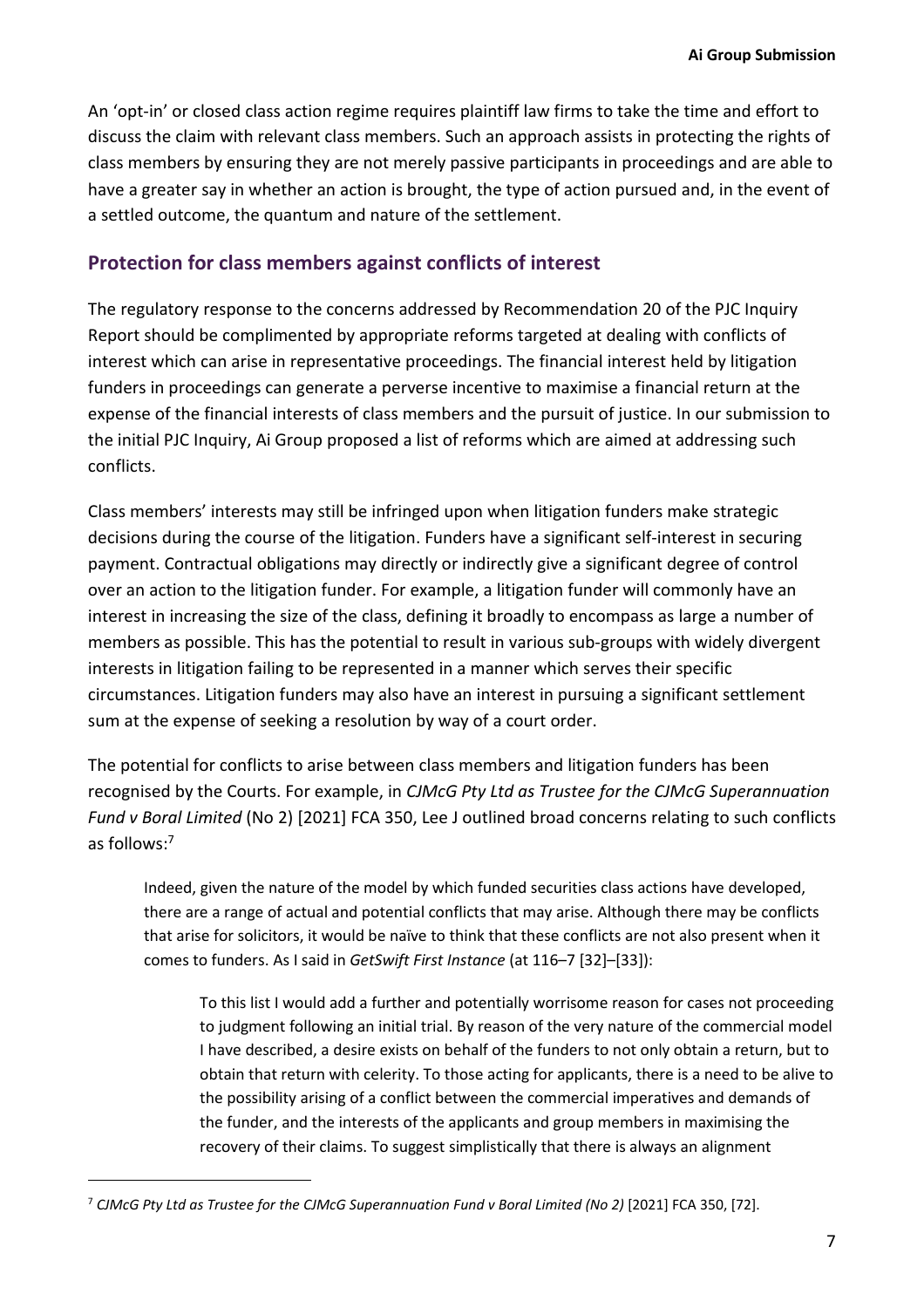between the funder and group members (because each have an interest in maximising relevant claims) is to fail to appreciate the difference between a commercial enterprise seeking consistent and predictable returns (and management of risk spanning a number of projects), with the position of a group member involved in one action who has a relatively small amount at stake which the group member may be willing to wager on the possibility of a greater return. ...

No doubt this issue could prove a fertile ground for a sophisticated economic and behavioural analysis, but it suffices to note that those acting for applicants have an important role in the administration of justice in ensuring that the interests of group members are not swamped by the interests of funders in obtaining predictable and early returns. This important role is buttressed by the protective and supervisory role that this Court has in approving settlements of such litigation. I stress that, to the extent relevant, the history of settlement approvals suggests that there has been no difficulty and there is no reason whatsoever to doubt the conscientiousness of those commonly acting for applicants, but it might be thought at the very least surprising that this type of litigation never, ever runs to a conclusion.

Similarly, in *Wigmans v AMP Limited* [2021] HCA 7, Gageler, Gordon and Edelman JJ of the High Court acknowledged that a court must be mindful of the existence of conflicts of interest between class members and litigation funders and bring them to account in assessing what is in the best interests of group members.<sup>8</sup>

Such conflicts between class members and litigation funders can easily relate to the divergent interests of plaintiff law firms which share the funder's interest in legal proceedings or may have a financial interest in the funder. The regulatory response to protect class members from litigation funders should take into account the conflicting interests of plaintiff law firms.

The following complimentary reforms would constitute an appropriate and measured response to handling relevant conflicts between litigation funders, plaintiff law firms and class members and augment the reforms envisaged by Recommendation 20 of the PJC Inquiry Report:

- Implement a statutory duty on litigation funders to act in the best interest of plaintiffs. The requirements upon trustees of superannuation funds to make decisions in the best interests of Fund members should be considered in this regard.
- Requiring that law firms be prohibited from holding any financial or commercial interest in a litigation funder involved in litigation that the law firm is involved in.

<sup>8</sup> *Wigmans v AMP Limited* [2021] HCA 7, [117].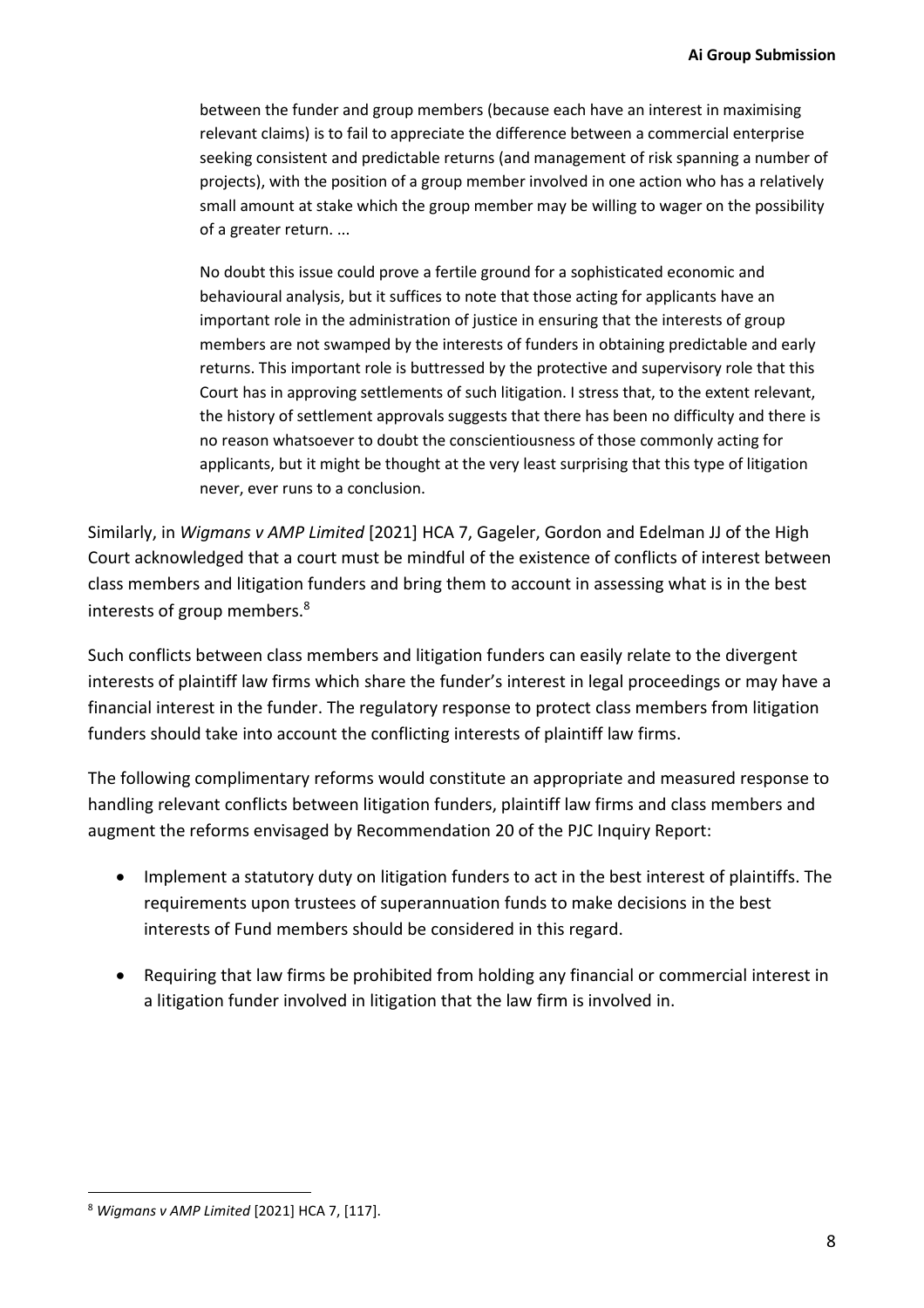# **Conclusion**

The reforms proposed in this submission would markedly improve fairness and justice for class members, whilst preserving sufficient incentives for litigation funders to fund appropriate class actions.

These reforms should apply to all new class actions and those that have already been filed.

A consistent, national approach should be encouraged by the Federal Government to extend the benefits of these amendments to State Courts.